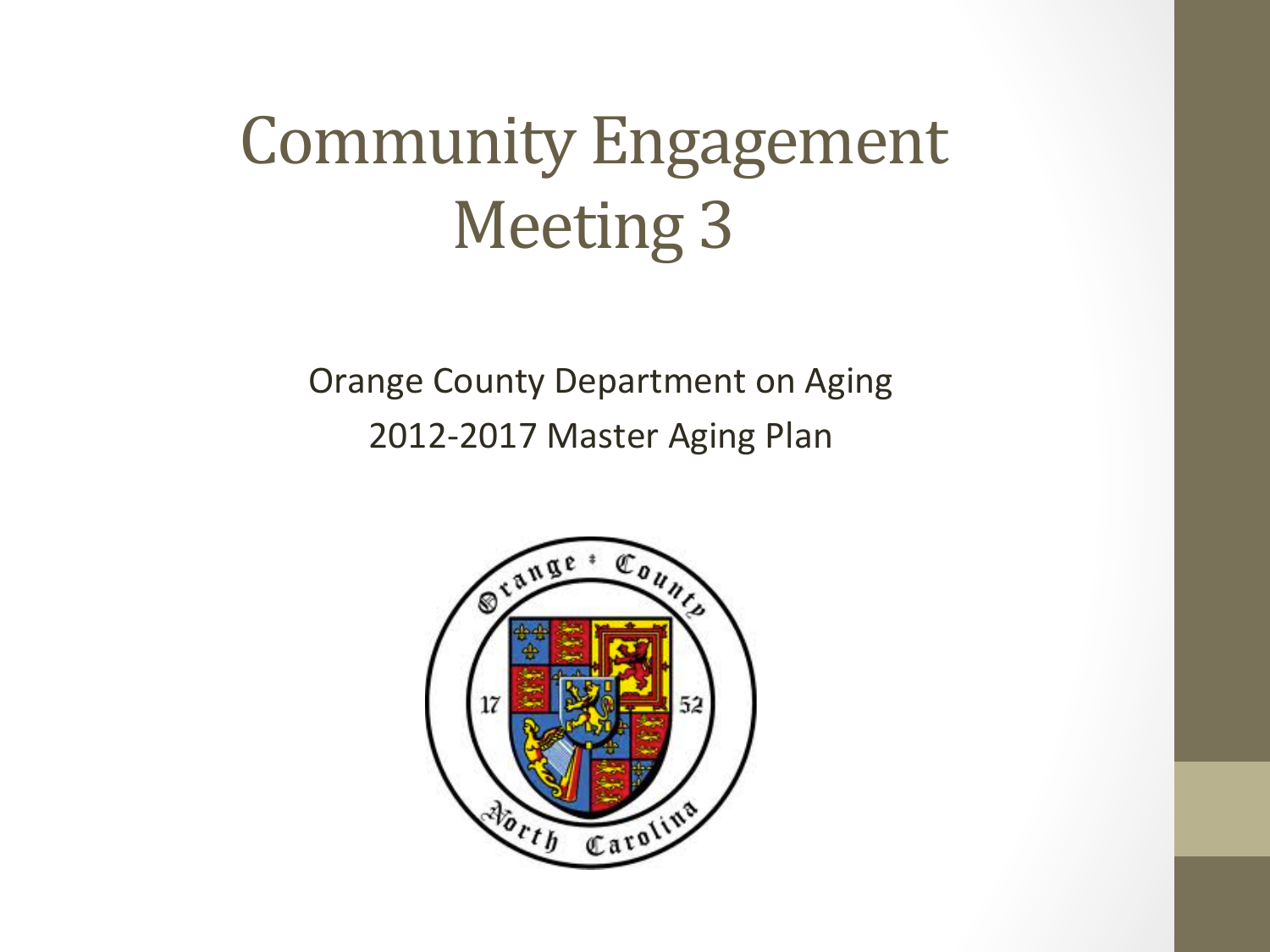#### Work Group Process: Meetings 1 and 2

- Meeting 1: "Where We've Been and Where We're Going"
	- **Review of MAP Process**
	- Overview of work group process
	- Identify important work group subtopics
	- **Homework:** Research questions: what services exist or are possible? Does it exist in Orange County already? Note adequacy, quality, and equity. What more/different is needed?

#### • Meeting 2: "Uncovering needs and issues"

- Members review what they have researched
- Discussion of what services need protection, need to be improved, and need to be expanded
- **Homework:** Identify barriers and facilitators of solution success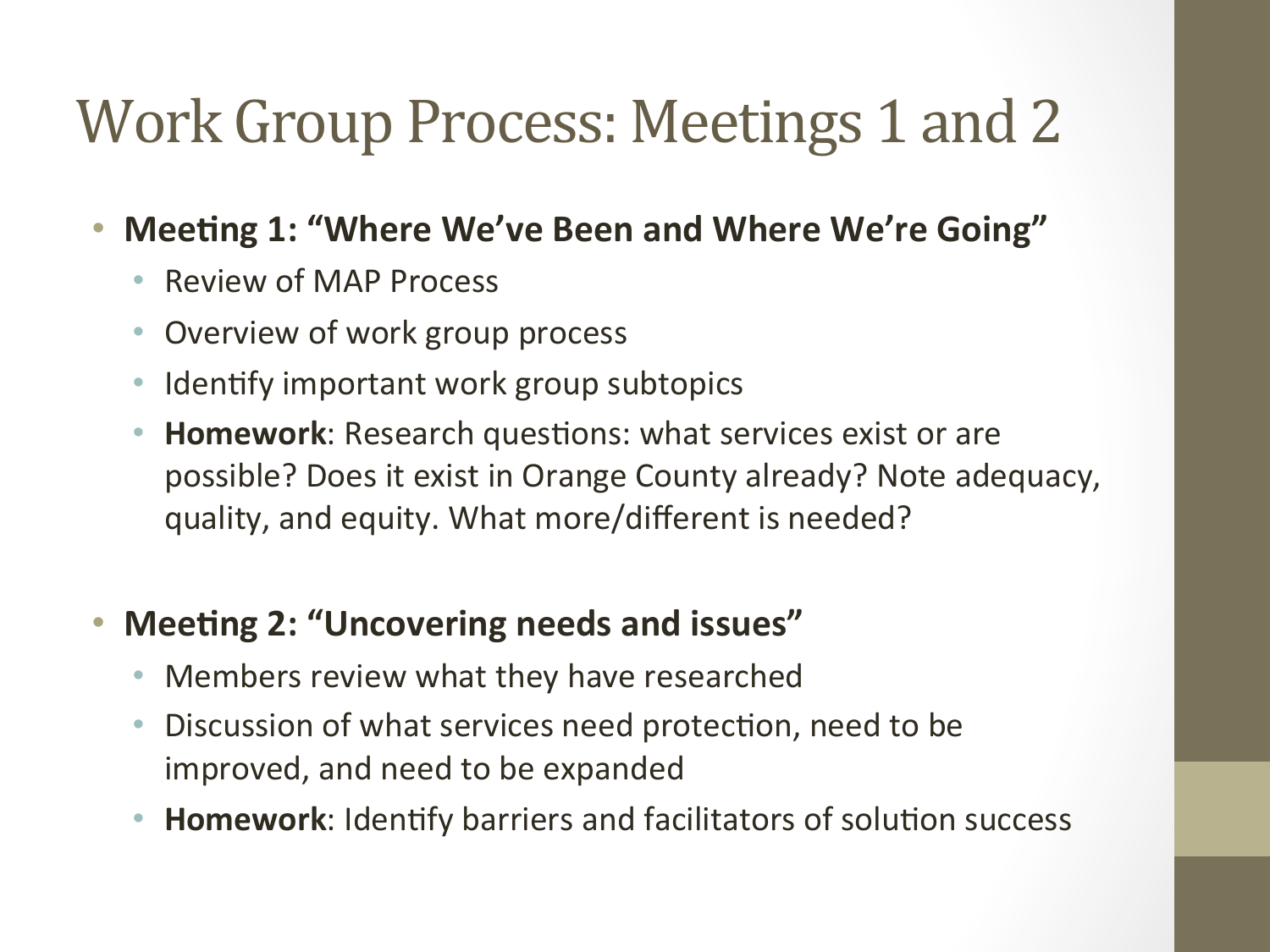# Today's Agenda – Meeting 3

#### • **Meeting 3: "Focus on Solutions"**

- Review problems and solutions worksheet
- Brainstorm additional solutions and add specifics/ details
- **Homework:** Fill out worksheet evaluating solutions according to several criteria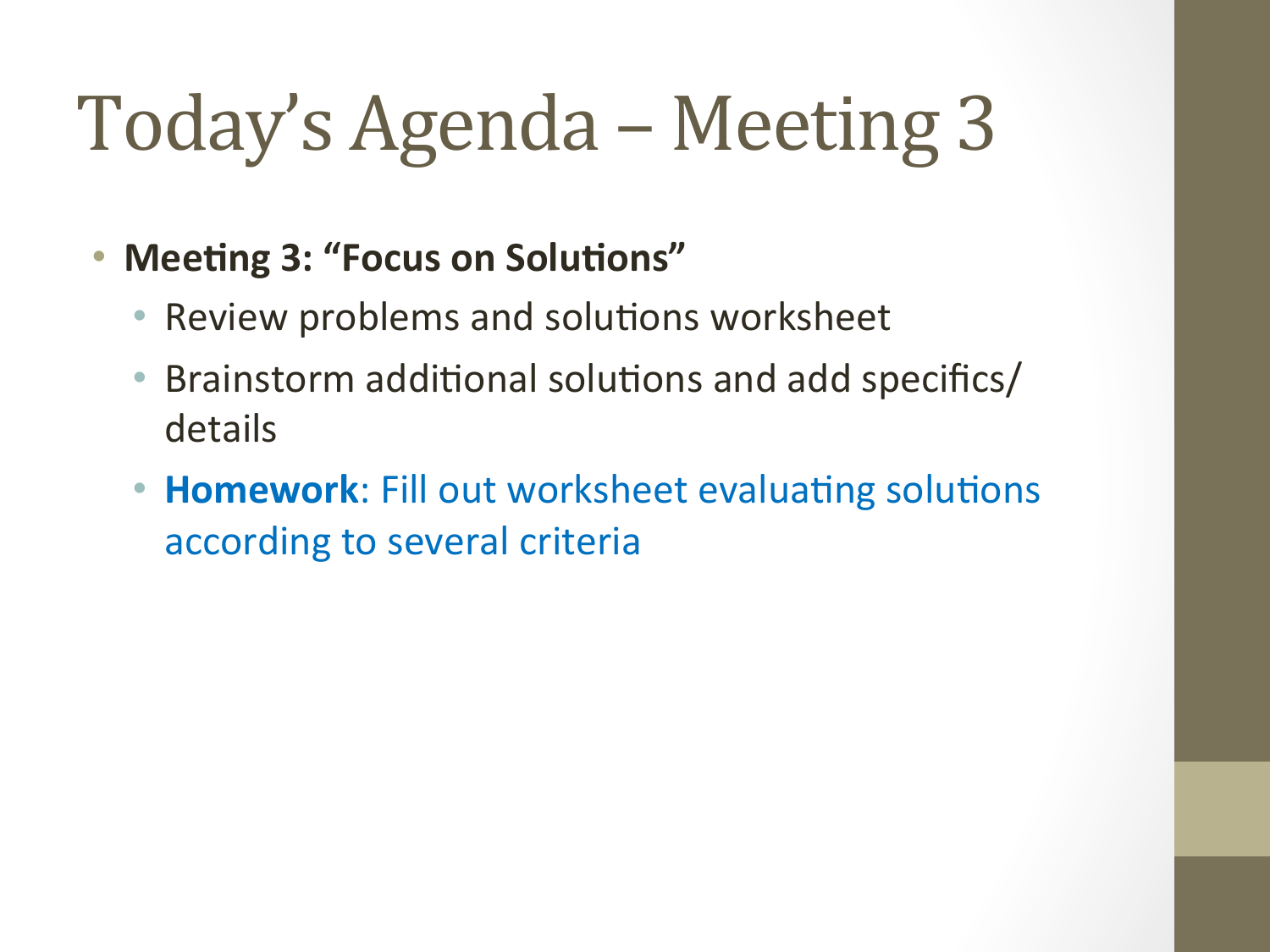# Meetings 4 & 5

- **Meeting 4: "Evaluate Solutions"** 
	- Review and discuss homework break into small groups and discuss your evaluation using criteria provided'
	- Each small group reports back on discussion
	- $\bullet$  Eliminate any solutions that group agrees are not viable'
	- **Homework: Fill out online survey to prioritize** solutions
- Meeting 5: "Prioritize Solutions & Outline Strategies"
	- Review results of online survey
	- Finalize prioritized solutions
	- Brainstorm specific strategies to implement solutions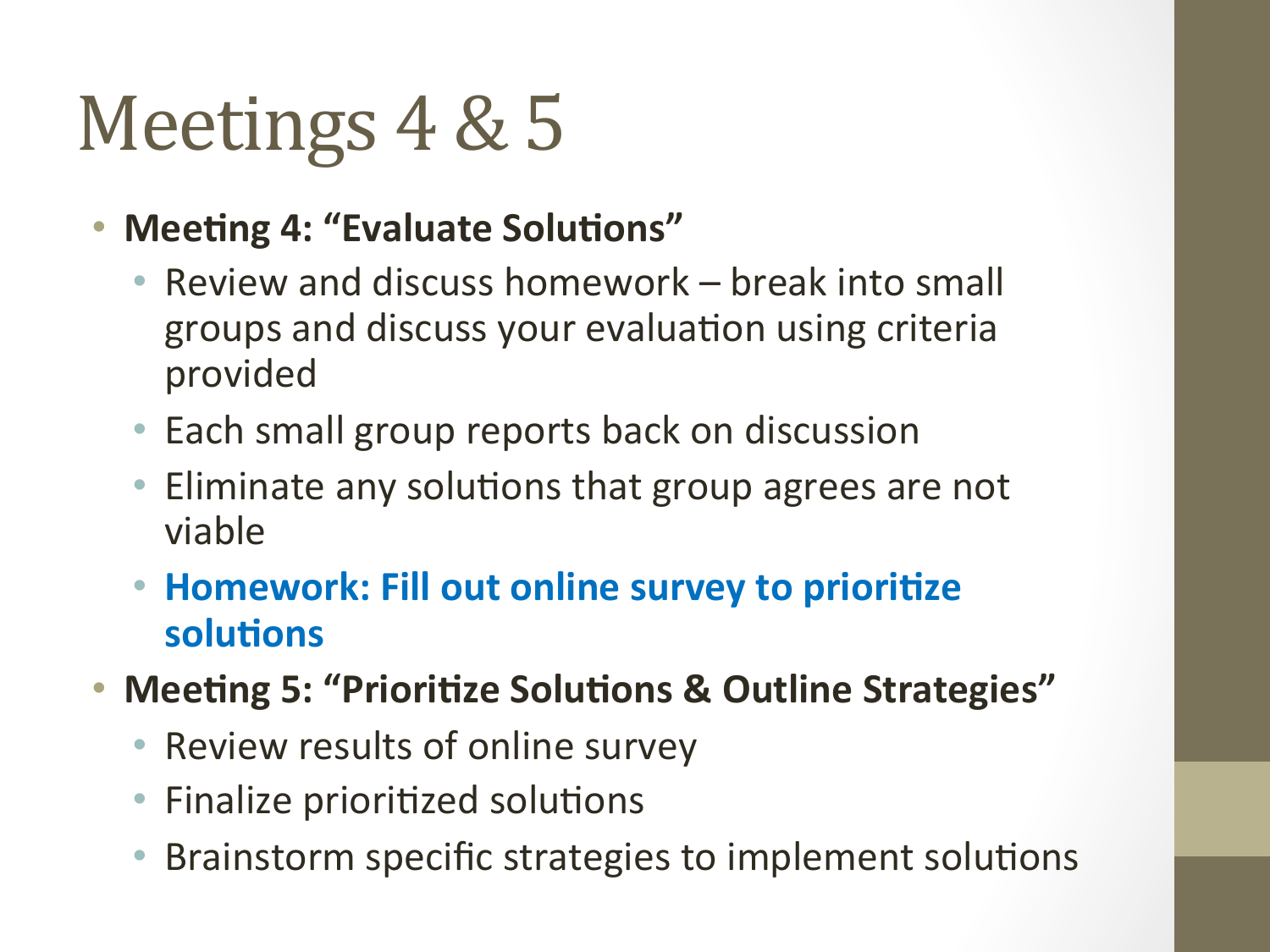# After Meeting 5

- Put prioritized solutions and strategies together in draft MAP plan, align with State Goals (mid to late February)
- Get input from MAP Management Committee and Steering Committee (late February)
- Present draft MAP plan for public comment (March)
- Finalize MAP plan (late March to mid April)
- Present to Board of County Commissioners (early May)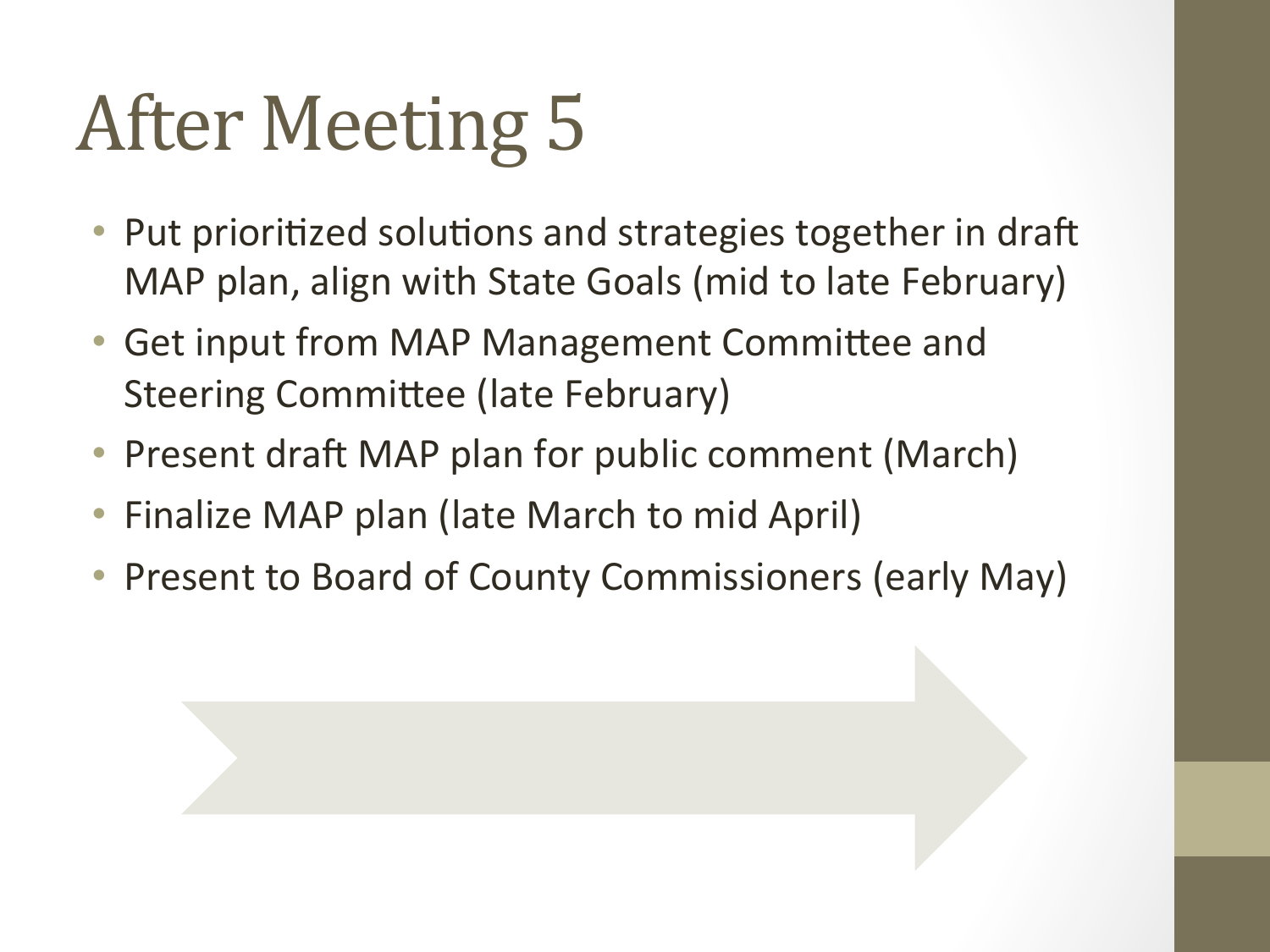#### Today: Problems & Solutions Worksheet

 $\div$  **Summary of problems and solutions discussed so far** 

 $\cdot$  **In our discussion about solutions, please think about:** 

- Are any problems missing?
- " How can we address barriers and facilitators to create effective solutions?
- " What solutions need to be added to the worksheet?
- " How can we make these solutions more detailed and specific?

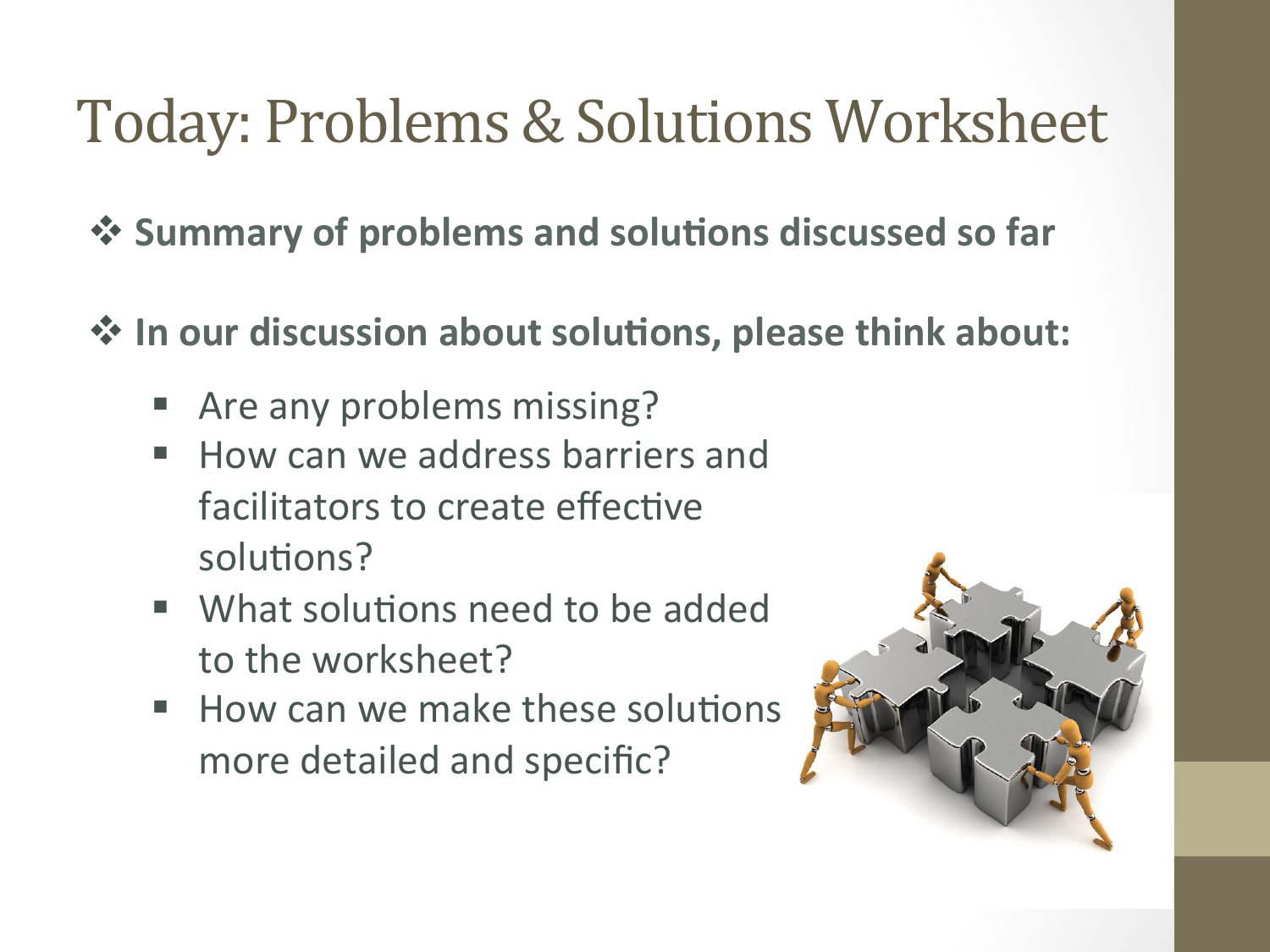# Revisiting Ground Rules

- 1. There are no bad ideas or solutions
- 2. Participate! We want to hear from everyone
- 3. Listen respectfully to others
- 4. Mind the allotted time on the agenda
- 5. Use plain language (limit acronyms and jargon)
- 6. Assume best intentions

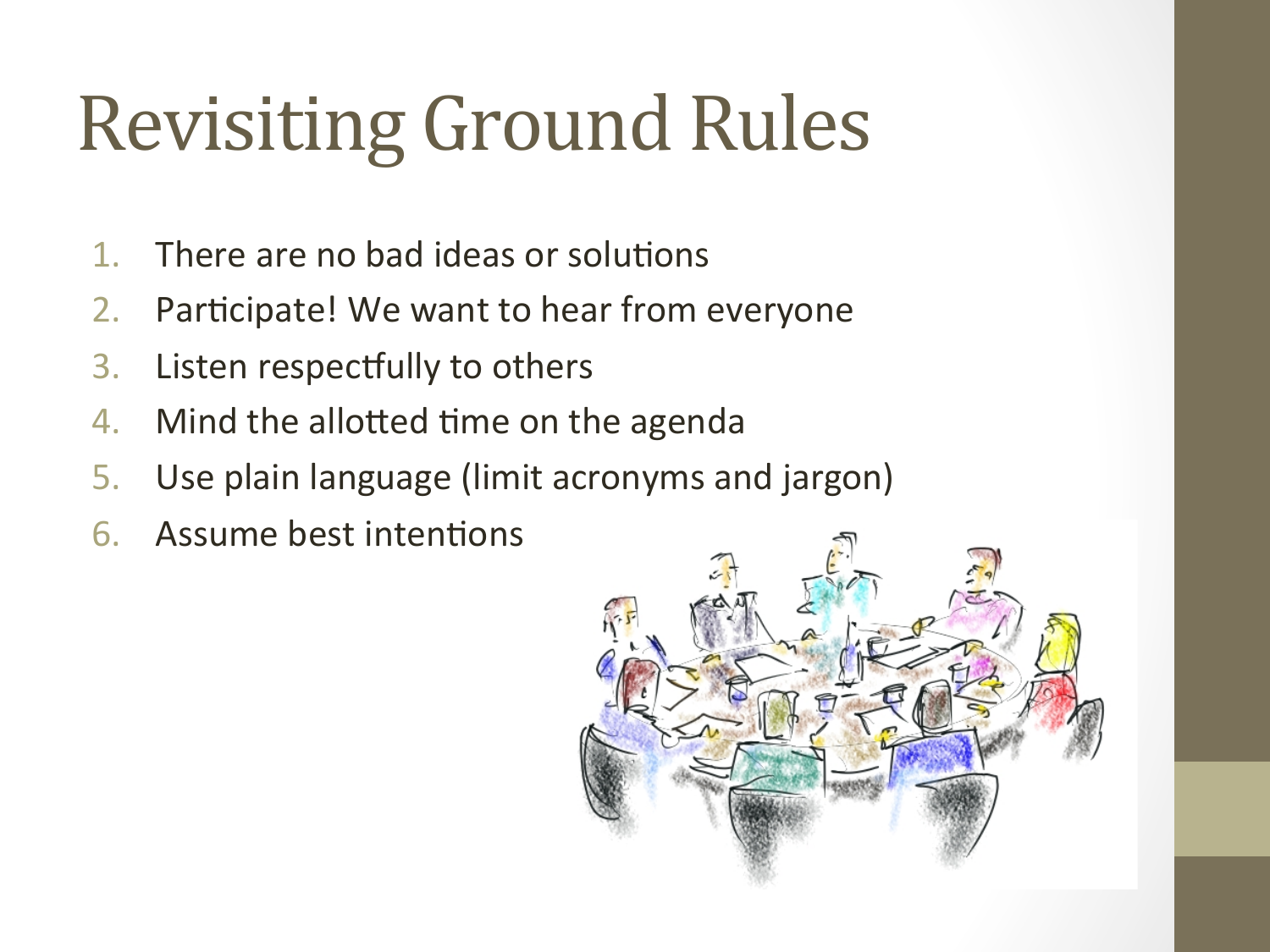## **Next steps**

- Finalize Problems & Solutions worksheet (Laura)
- Compile Solution Evaluation worksheet (Homework) for each subtopic (Laura)
	- You will receive the homework via email by Monday.
	- Or you can elect to receive the homework via mail if you prefer (please fill out the regular mail form).
- You can evaluate all of the solutions or choose to evaluate only the solutions for the problems your small group discussed today
	- We will be breaking into these same groups at the next meeting
- Please bring your homework with you to our next meeting and be prepared to discuss your evaluations.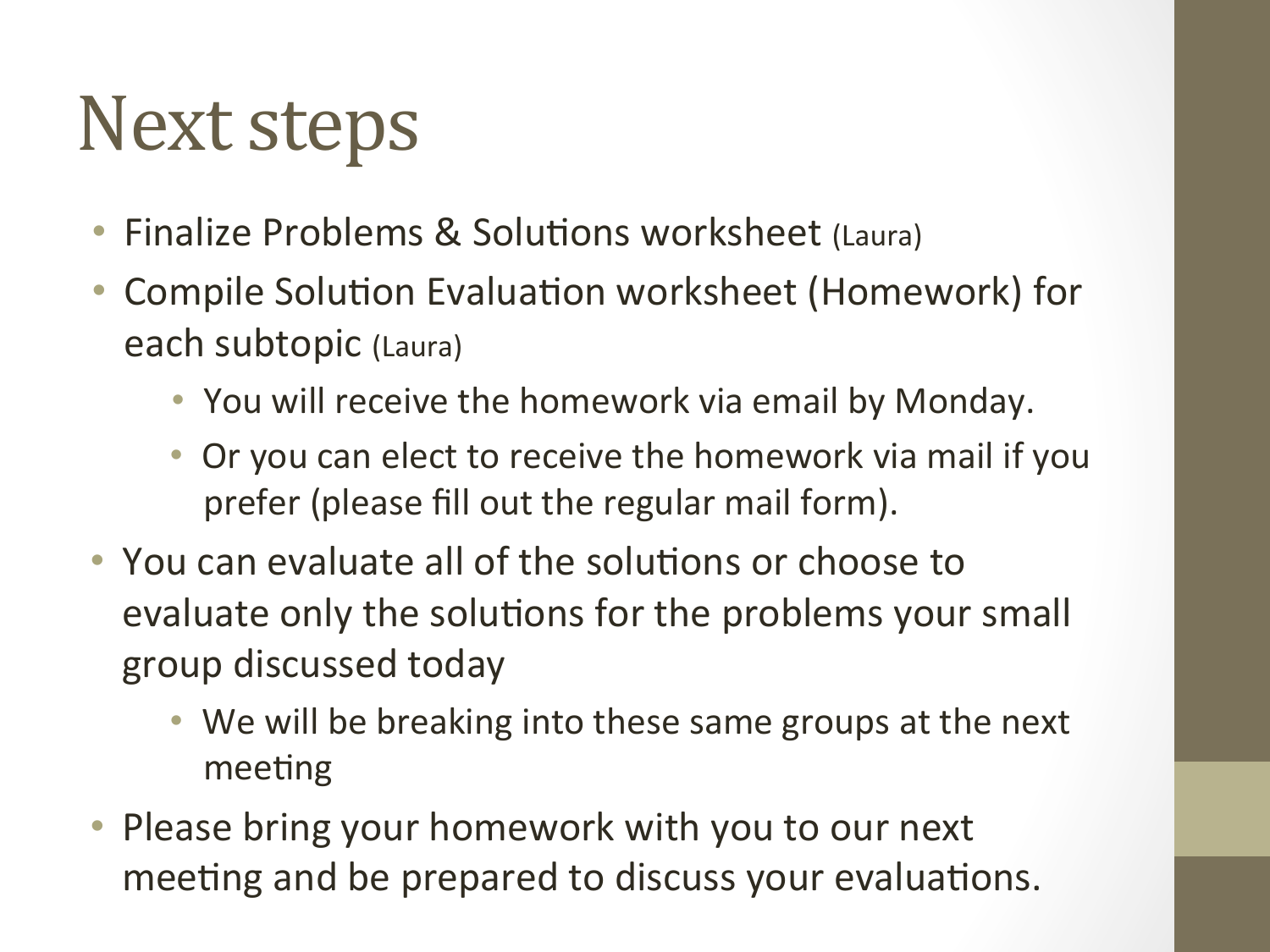## Homework)

#### Using Criteria to Evaluate Solutions

- $\triangleright$  Importance
- $\triangleright$  Reach
- $\triangleright$  Equity
- $\triangleright$  Feasibility
- $\triangleright$  Efficacy
- $\triangleright$  Cost

**Note: This will NOT be used as the final prioritizing criteria. These** criteria are meant to provide a framework for you to analyze and **evaluate each solution.**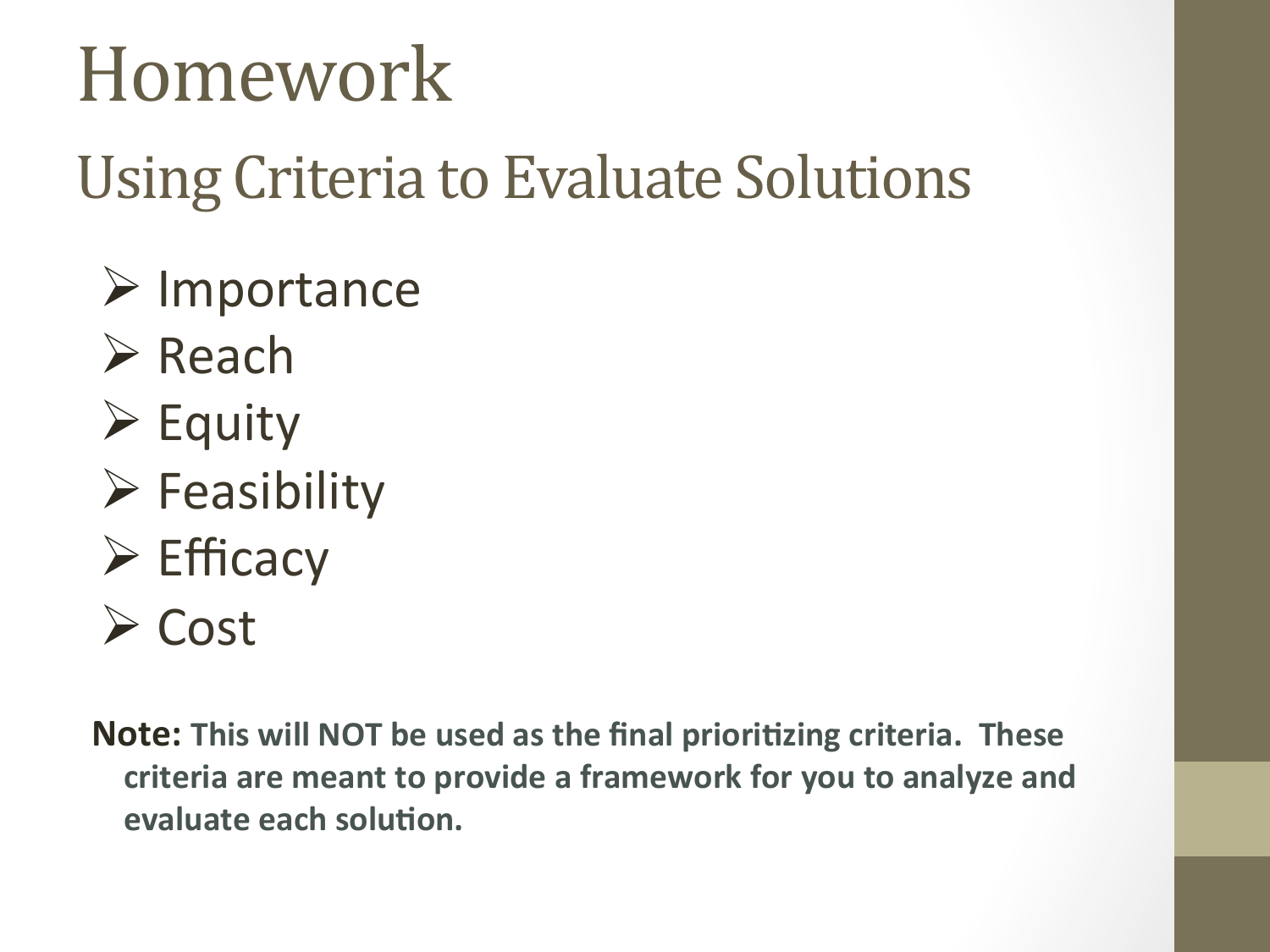## Homework Example

Problem: Difficulty finding information and resources.

| <b>Potential Solution</b>                                                                   | Importance<br>(Low, Med,<br>or High) | Reach<br>(Low,<br>Med, or<br>High) | <b>Feasibility</b><br>(Low, Med,<br>or High) | Efficacy<br>(Low.<br>Med, or<br>High) | Cost<br>(Low, Med,<br>or High) | ST, MT,<br>LT<br>(pick one) | Agency<br><b>Responsible</b> |
|---------------------------------------------------------------------------------------------|--------------------------------------|------------------------------------|----------------------------------------------|---------------------------------------|--------------------------------|-----------------------------|------------------------------|
| 1. Advertising local helplines in newspapers, radio,<br>internet, UNC, buses – multilingual |                                      |                                    |                                              |                                       |                                |                             |                              |
| Additional notes:                                                                           |                                      |                                    |                                              |                                       |                                |                             |                              |
| - -<br>. .<br>$-1$                                                                          |                                      |                                    |                                              |                                       |                                |                             |                              |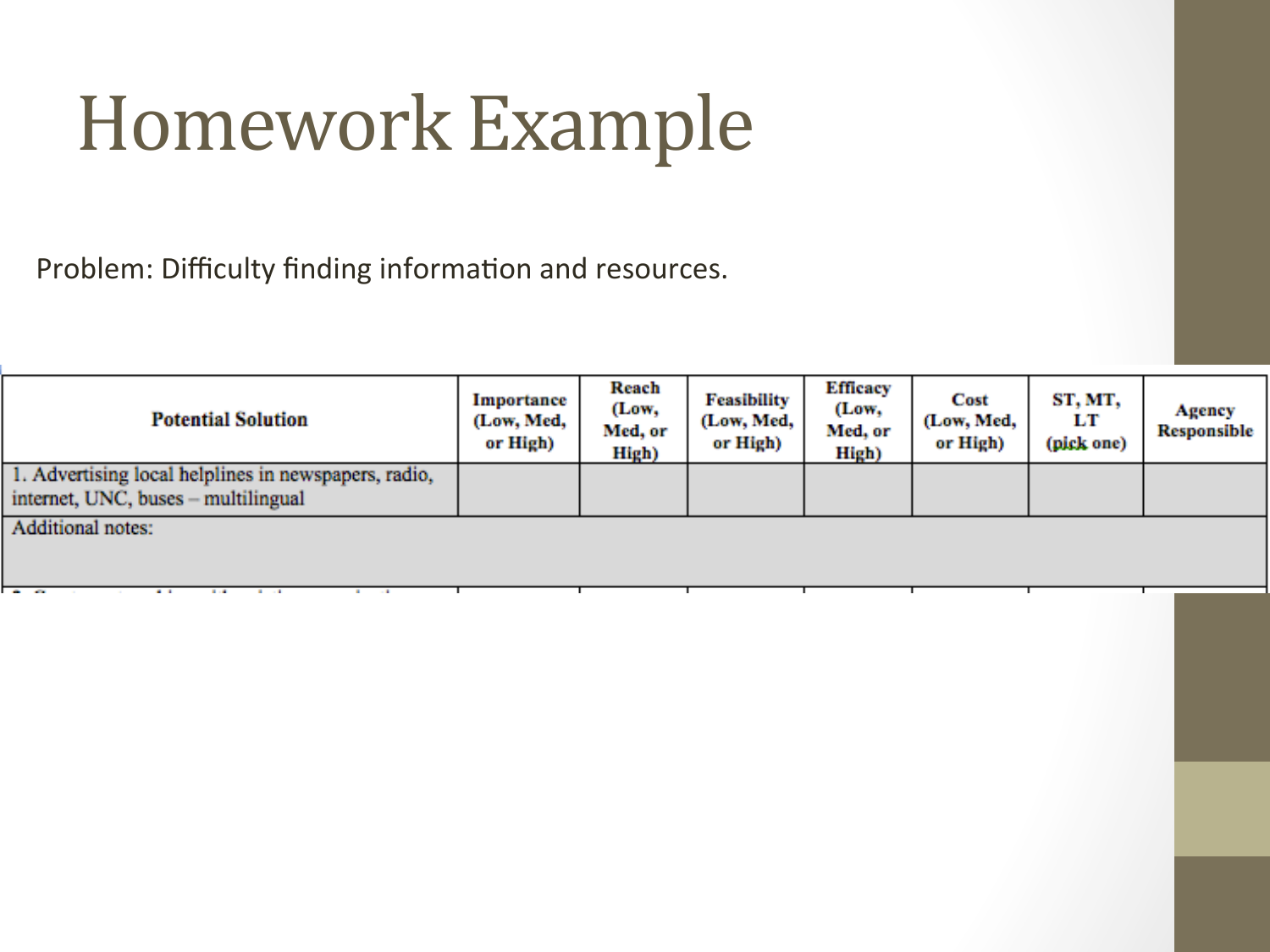## Importance)

#### Evaluation Criteria for Homework

- Is this proposed solution a priority right now?
- Are there more pressing solutions to this problem that, in your assessment, take precedence over this solution?
- Please indicate a score of low, medium, or high
- A score of "low", the lowest possible score, signifies that this is a solution of minor importance.
- A score of "high" indicates that this solution is very important and addresses pressing concerns.

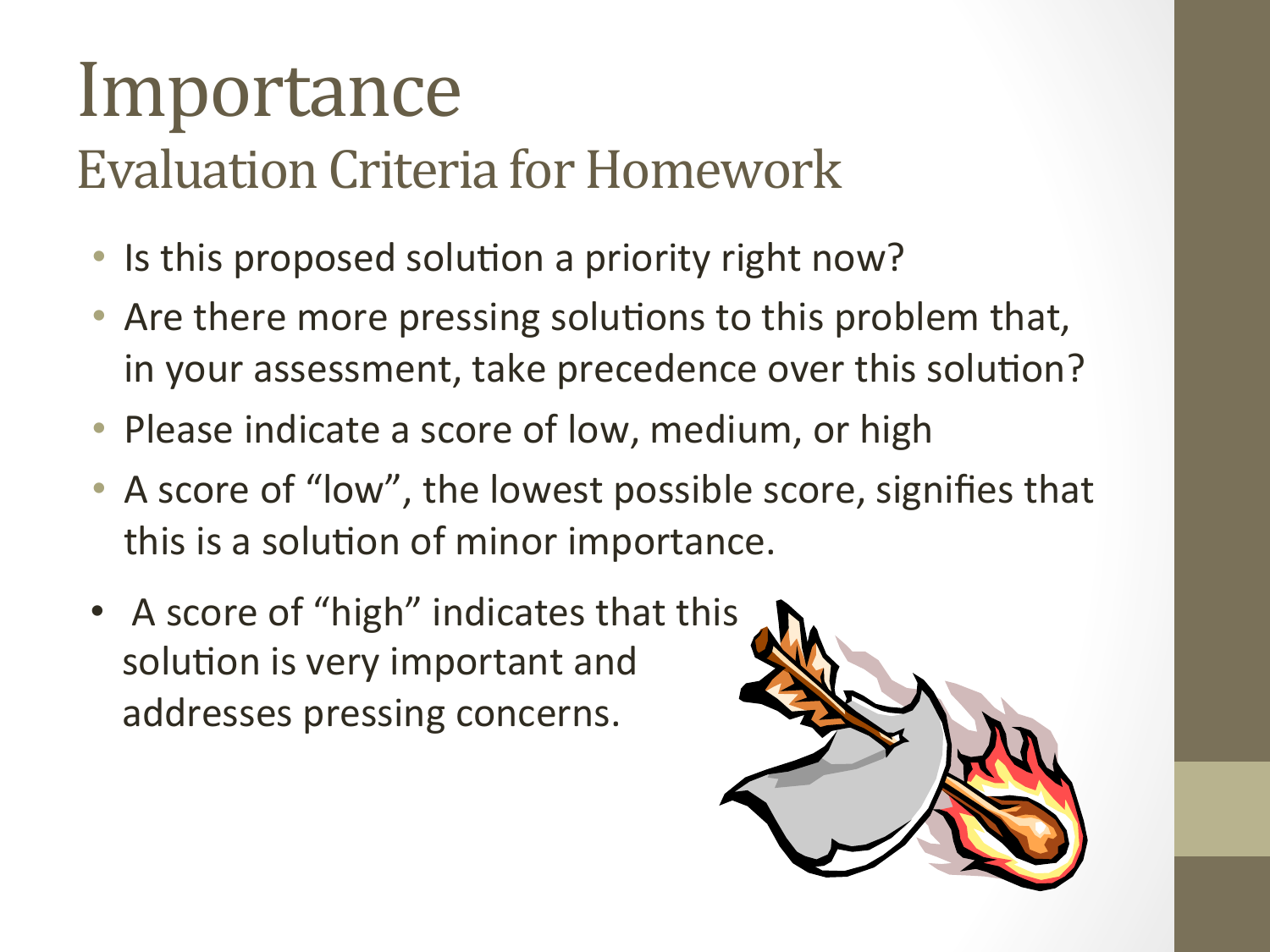## Reach)

#### Evaluation Criteria for Homework

- How much of the population of older adults in Orange County will this impact?
- Please indicate a score of low, medium, or high.
- A score of "low" signifies that the solution will impact a limited number of people (for example, only residents in a certain neighborhood).
- A score of "high" indicates that this solution will have an impact on all Orange County older adults.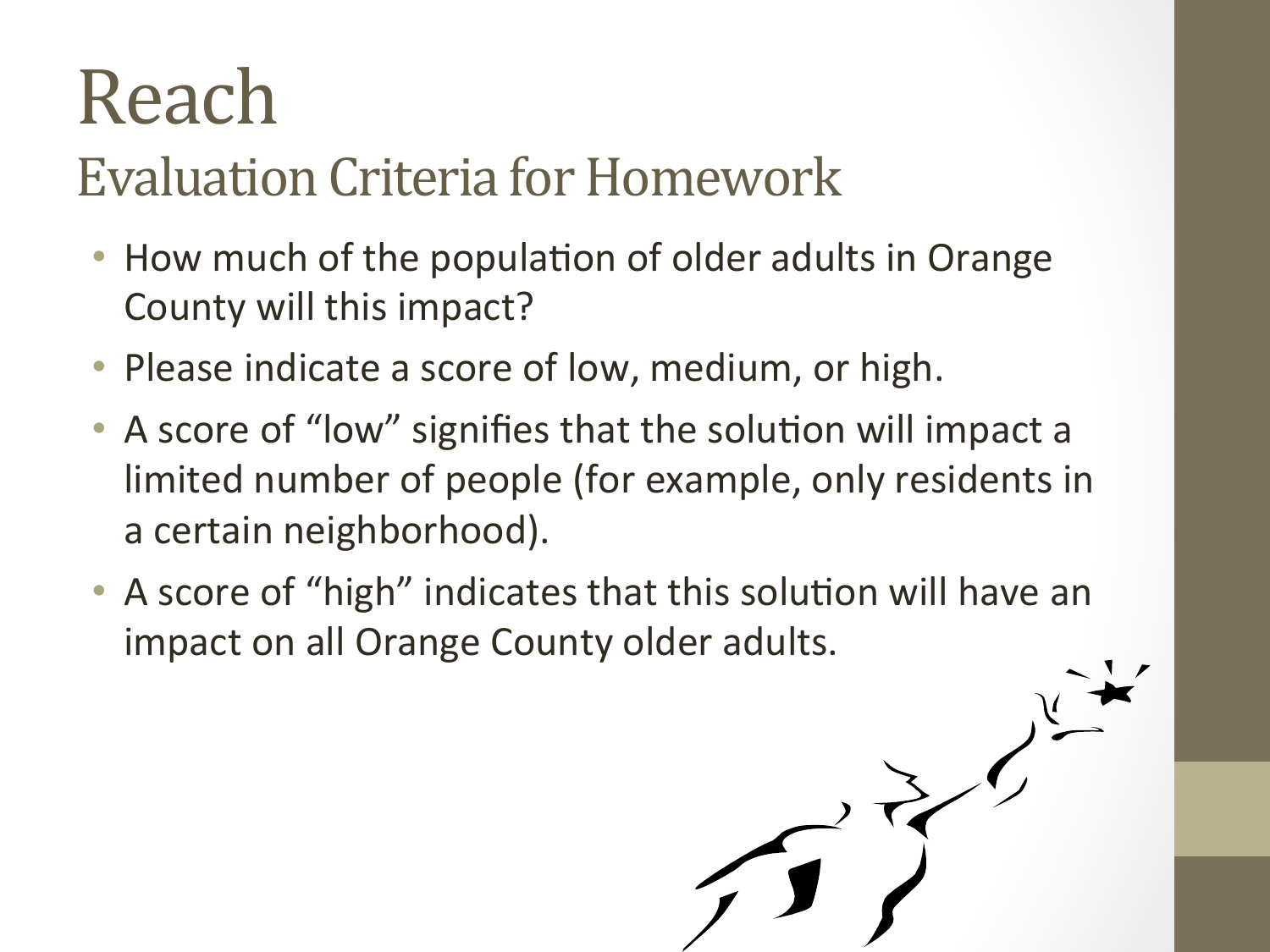### Equity) **Homework Evaluation Criteria**



- Does this solution specifically address the needs of particular subgroups of the population (i.e. certain income levels, vulnerable populations, Medicaid recipients, refugees, etc.)?
- Please indicate a score of low, medium, or high.
- A score of "low" signifies that this solution does not specifically address the needs of a particular subgroup(s).
- A score of "high" indicates that this solution will have a significant impact on the needs of a particular subgroup.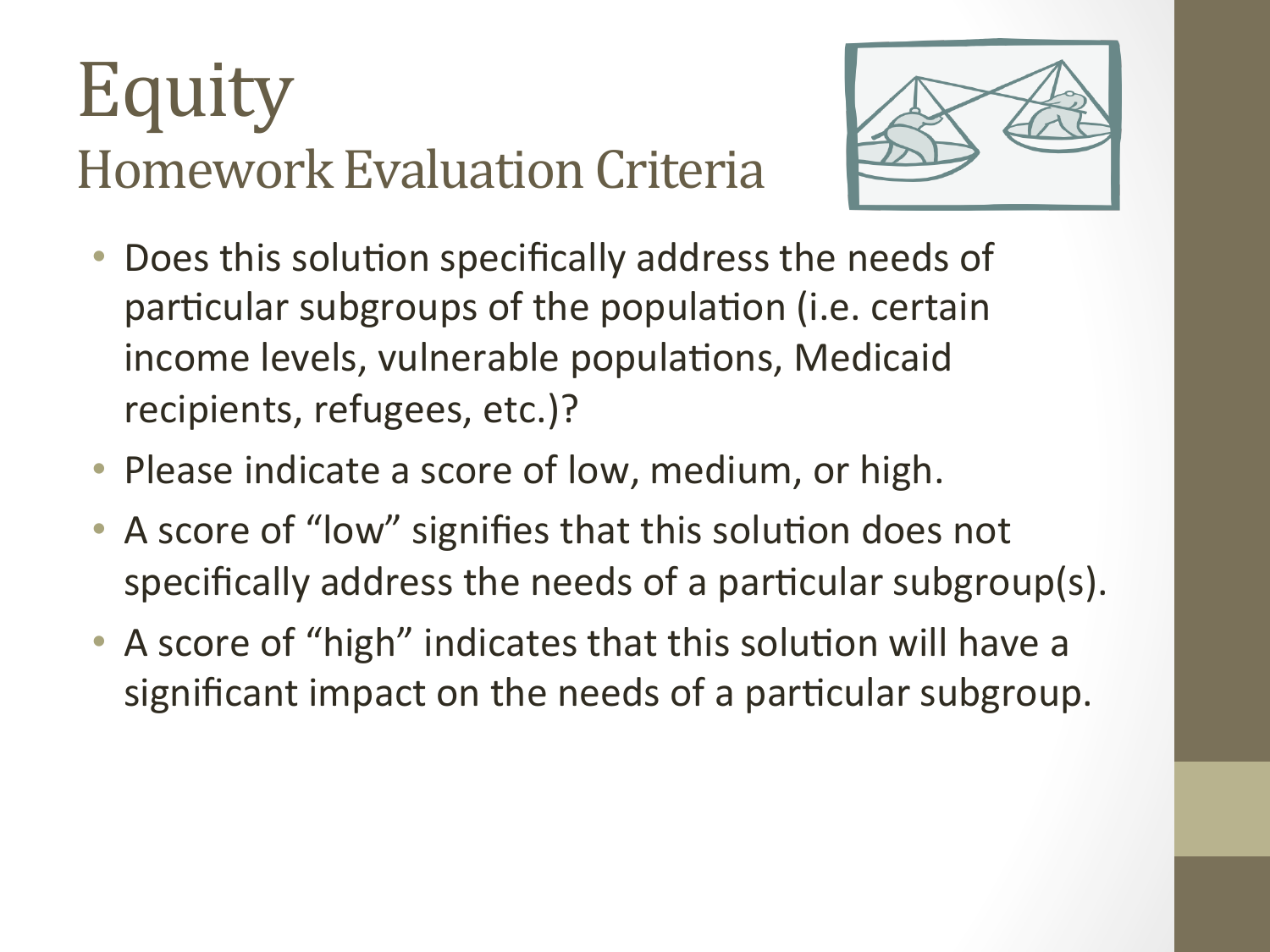## Feasibility)

#### **Homework Evaluation Criteria**

- How difficult will this project be to implement?
- Does it require a lot of political will or advocacy?
- Does it require a lot of staff, resources, funds, and/or expertise?
- Are there existing programs, services, or organizations that it can be incorporated into?
- Please indicate a score of low, medium, or high.
- A score of "low" signifies that this solution will be difficult to implement.
- A score of "high" indicates that this solution can be implemented with minimal difficulty, perhaps because it draws upon existing resources or has a lot of community support.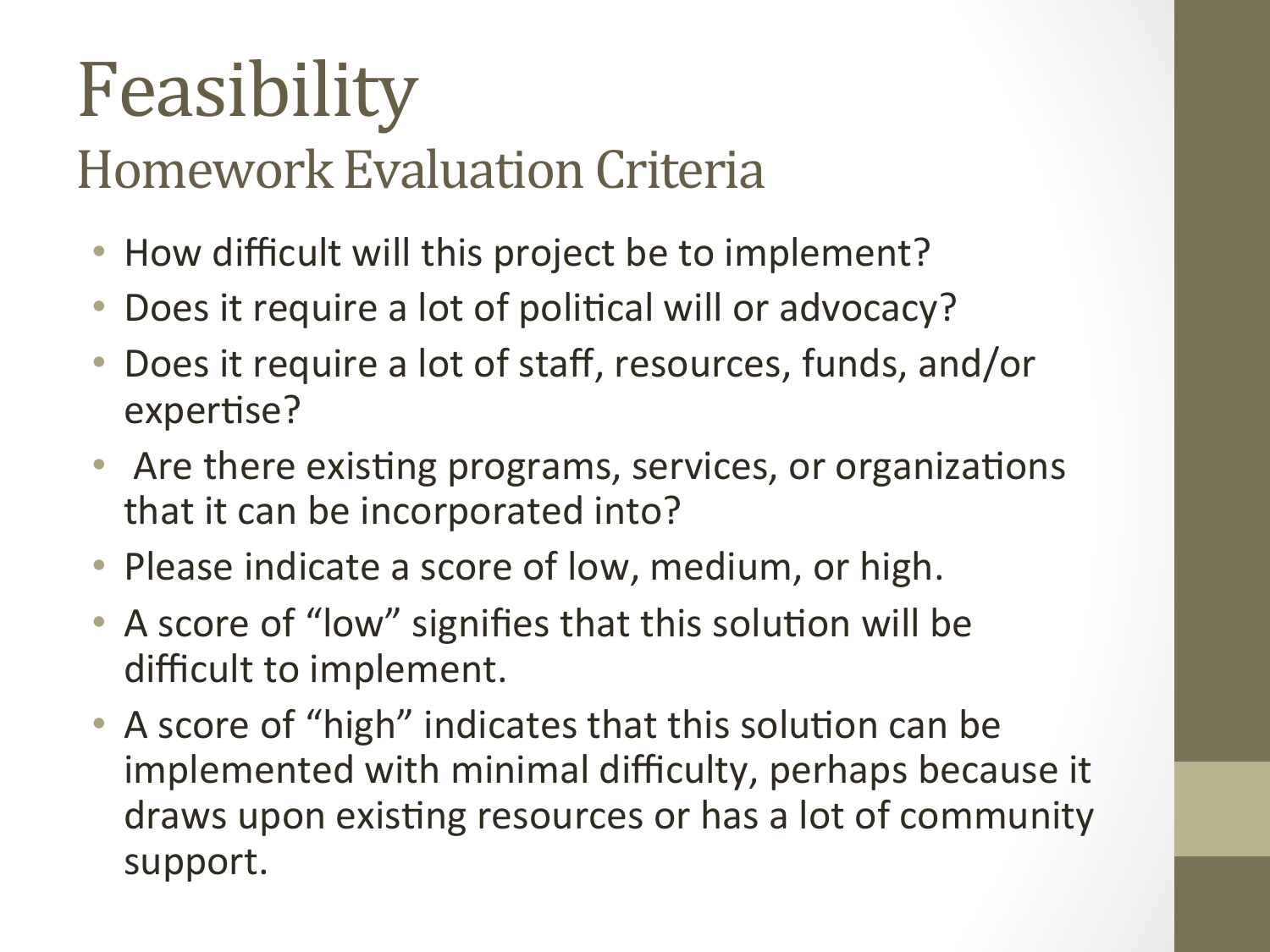# **Efficacy**

#### **Homework Evaluation Criteria**

- How effective is this solution at addressing the problem?
- There are a number of questions you could ask:
	- $\checkmark$  Does it have an impact in addressing the entirety of the problem or does it just make a small dent?
	- $\checkmark$  Has this solution been shown to be effective in other places?
	- $\checkmark$  Among the solutions we have identified to address this problem, are there others that may be more effective?
	- $\checkmark$  Does it create long-lasting, sustainable change (for example, a far reaching policy)?
- Please indicate a score of low, medium, or high.
- A score of "low" signifies that this solution is mildly effective while a score of "high" indicates that this solution is very effective in addressing the problem.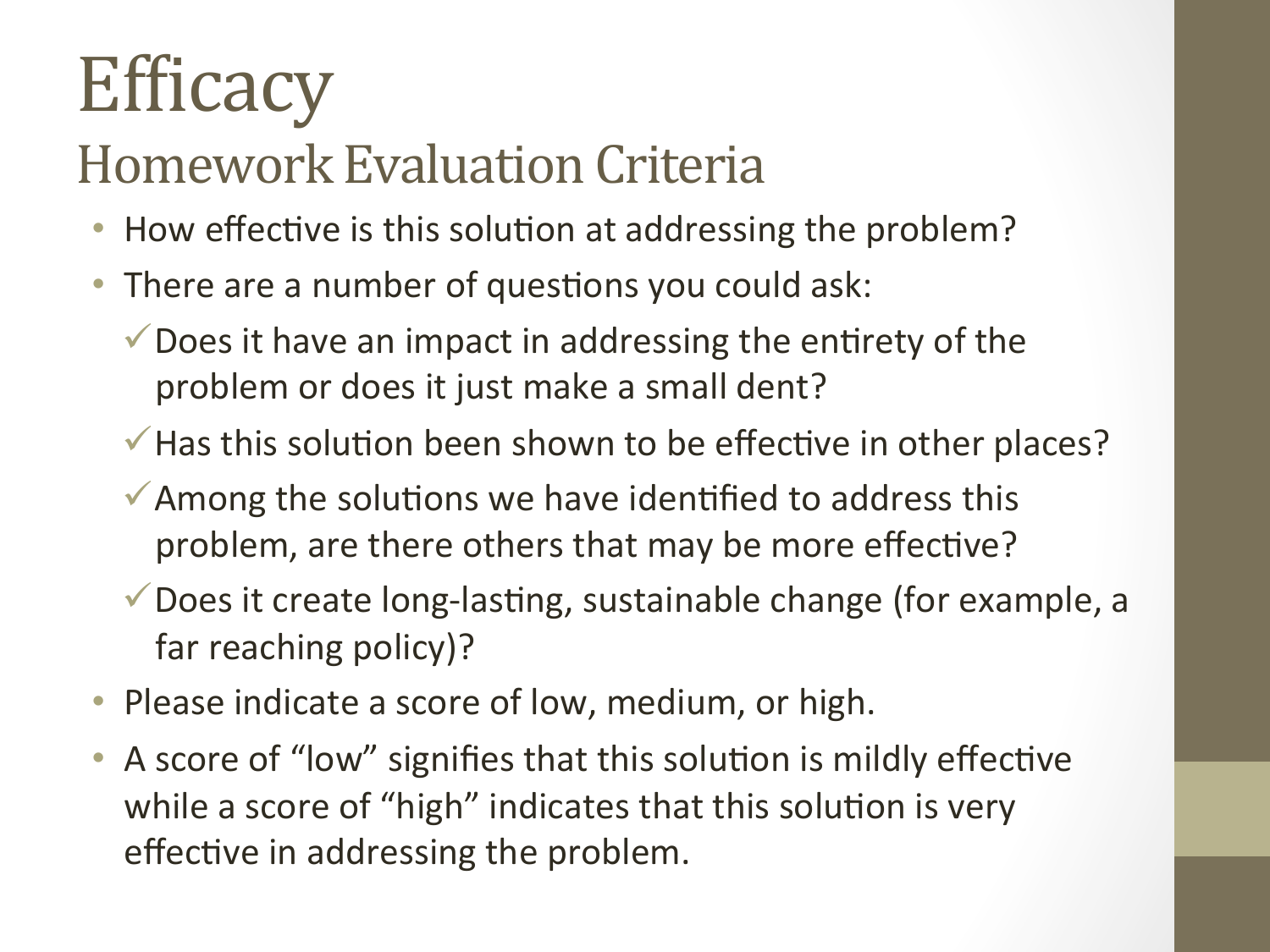## Other considerations

#### • **ST, MT, LT**

• Stands for short-term (within one year), medium-term (two to five years), and long-term (greater than five years).

#### **Agency Responsible**

- Which agency, individual, or organization should be responsible and/or involved with the implementation of this solution?
- You may list more than one.
- You may also indicate that the creation of a new organization or group is necessary.

#### **• Additional Notes**

• Please explain your scores and provide any additional comments or questions to pose to the work group.